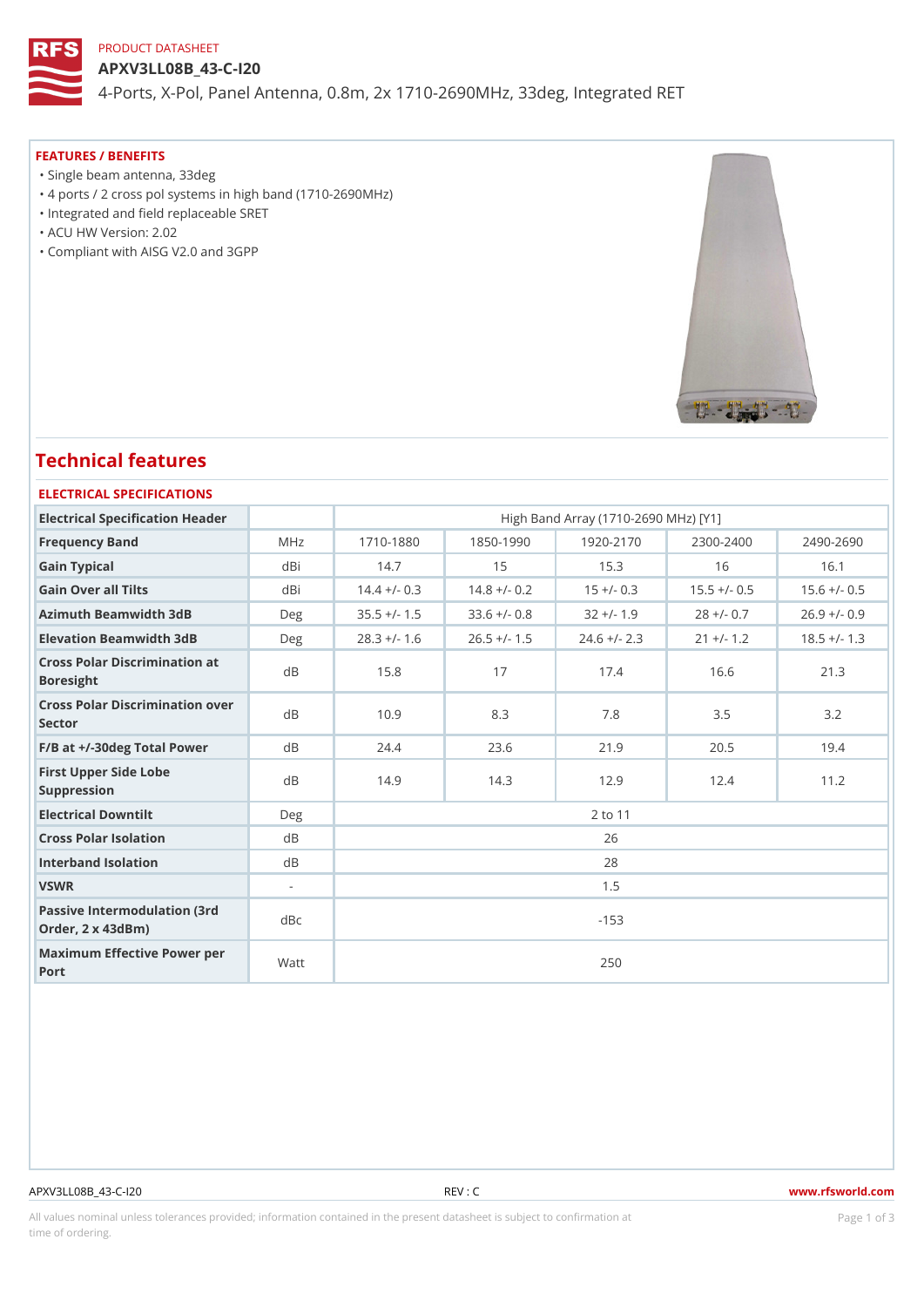# PRODUCT DATASHEET

APXV3LL08B\_43-C-I20

4-Ports, X-Pol, Panel Antenna, 0.8m, 2x 1710-2690MHz, 33deg, Integrated

| ELECTRICAL SPECIFICATIONS                             |                             |                                                       |                                                                    |                                      |                           |                                                      |  |  |  |
|-------------------------------------------------------|-----------------------------|-------------------------------------------------------|--------------------------------------------------------------------|--------------------------------------|---------------------------|------------------------------------------------------|--|--|--|
| Electrical Specification Header                       |                             |                                                       |                                                                    | High Band Array (1710-2690 MHz) [Y2] |                           |                                                      |  |  |  |
| Frequency Band                                        | M H z                       | $1710 - 1880$                                         | $1850 - 1990$                                                      | $1920 - 217$                         | $2300 - 2400$             | $2490 - 2690$                                        |  |  |  |
| Gain Typical                                          | dBi                         | 14.8                                                  | 15.2                                                               | 15.5                                 | 16.1                      | 16.2                                                 |  |  |  |
| Gain Over all Tilts                                   | dBi                         |                                                       | $14.5 + (-0.3 14.9 + (-0.3 15.1 + (-0.4 15.8 + (-0.3 15.5 + (-0.7$ |                                      |                           |                                                      |  |  |  |
| Azimuth Beamwidth 3dB                                 | Deg                         |                                                       | $35.1 + (-1)$ . 2 $33.3 + (-1)$                                    |                                      | $31.5$ +/- 2.1 28 +/- 0.7 | $27.3$ +/- 1.1                                       |  |  |  |
| Elevation Beamwidth 3dB                               | Deg                         | $28.7 +/- 1$                                          | $27 +/- 1$                                                         |                                      |                           | $25.4$ +/- 1.9 20.8 +/- 1.1 19.5 +/- 1.6             |  |  |  |
| Cross Polar Discrimination at<br>Boresight            |                             | 19.5                                                  | 20.6                                                               | 21.2                                 | 22.1                      | 22.2                                                 |  |  |  |
| Cross Polar Discrimination over<br>Sector             |                             | 10.3                                                  | 9.2                                                                | 8.9                                  | $\overline{7}$            | 6.3                                                  |  |  |  |
| $F/B$ at $+/-30$ deg Total Powerd B                   |                             | 24.5                                                  | 22.2                                                               | 21.5                                 | 20.9                      | 20.2                                                 |  |  |  |
| First Upper Side Lobe<br>Suppression                  | d B                         | 18.9                                                  | 16.9                                                               | 16.6                                 | 17.1                      | 15.2                                                 |  |  |  |
| Electrical Downtilt                                   | Deg                         | 2 to 11                                               |                                                                    |                                      |                           |                                                      |  |  |  |
| Cross Polar Isolation                                 | d B                         | 26                                                    |                                                                    |                                      |                           |                                                      |  |  |  |
| Interband Isolation                                   | d B                         | 28                                                    |                                                                    |                                      |                           |                                                      |  |  |  |
| VSWR                                                  | $\overline{\phantom{a}}$    | 1.5                                                   |                                                                    |                                      |                           |                                                      |  |  |  |
| Passive Intermodulation (3rd dBc<br>Order, 2 x 43dBm) |                             | $-153$                                                |                                                                    |                                      |                           |                                                      |  |  |  |
| Maximum Effective Power per<br>Port                   |                             | 250                                                   |                                                                    |                                      |                           |                                                      |  |  |  |
| ELECTRICAL SPECIFICATIONS                             |                             |                                                       |                                                                    |                                      |                           |                                                      |  |  |  |
| Impedance                                             | $Oh$ m                      | 50                                                    |                                                                    |                                      |                           |                                                      |  |  |  |
| Polarization                                          | Deg                         | ±45°                                                  |                                                                    |                                      |                           |                                                      |  |  |  |
| MECHANICAL SPECIFICATIONS                             |                             |                                                       |                                                                    |                                      |                           |                                                      |  |  |  |
| Dimensions - H x W x D                                | $mm$ (in)                   |                                                       |                                                                    | 750 x 320 x 123 (29.5 x 12.6 x 4.8)  |                           |                                                      |  |  |  |
| Weight (Antenna Only)                                 | kg (lb)                     | 8.3(18.3)                                             |                                                                    |                                      |                           |                                                      |  |  |  |
| Weight (Mounting Hardware kg (Ib)<br>0nly)            |                             | 4.5(9.9)                                              |                                                                    |                                      |                           |                                                      |  |  |  |
| Packing size- HxWxD                                   | $mm$ (in)                   | 1035 x 440 x 240 (40.7 x 17.3 x 9.4)                  |                                                                    |                                      |                           |                                                      |  |  |  |
| Shipping Weight                                       | kg (lb)                     | 16.4(36.2)                                            |                                                                    |                                      |                           |                                                      |  |  |  |
| Connector type                                        |                             | 4 x 4.3-10 female/bottom + 2 AISG connectors (1 ma e, |                                                                    |                                      |                           |                                                      |  |  |  |
| Radome Material / Color                               |                             | Fiberglass / Light Grey RAL7035                       |                                                                    |                                      |                           |                                                      |  |  |  |
| TESTING AND ENVIRONMENTAL                             |                             |                                                       |                                                                    |                                      |                           |                                                      |  |  |  |
| Temperature Range                                     | $^{\circ}$ C ( $^{\circ}$ F |                                                       |                                                                    | $-40$ to 60 ( $-40$ to 140)          |                           |                                                      |  |  |  |
| Lightning protection                                  |                             | Direct Ground                                         |                                                                    |                                      |                           |                                                      |  |  |  |
| Survival/Rated Wind Velocikm/h                        |                             | 200 (150)                                             |                                                                    |                                      |                           |                                                      |  |  |  |
| Wind Load @ Rated Wind Front                          |                             | 295                                                   |                                                                    |                                      |                           |                                                      |  |  |  |
| Wind Load @ Rated Wind Sidd                           |                             | 97                                                    |                                                                    |                                      |                           |                                                      |  |  |  |
| Wind Load @ Rated Wind ReaN                           |                             |                                                       |                                                                    | 311                                  |                           |                                                      |  |  |  |
| ORDERING INFORMATION                                  |                             |                                                       |                                                                    |                                      |                           |                                                      |  |  |  |
| Order No.                                             |                             | Configuration                                         |                                                                    |                                      |                           | Mounting HardwaMeunting pipe DiameStheirpping Weight |  |  |  |
| APXV3LL08B 43-C-120                                   |                             |                                                       | Internal RET(ACU 120-BAPM50-B1                                     |                                      | $50 - 110$ m m            | 16.4 Kg                                              |  |  |  |
| APXV3LL08B_43-C-120                                   |                             |                                                       | REV : C                                                            |                                      |                           | www.rfsworld.cor                                     |  |  |  |

All values nominal unless tolerances provided; information contained in the present datasheet is subject to Pcaognéio 2nfirmatio time of ordering.